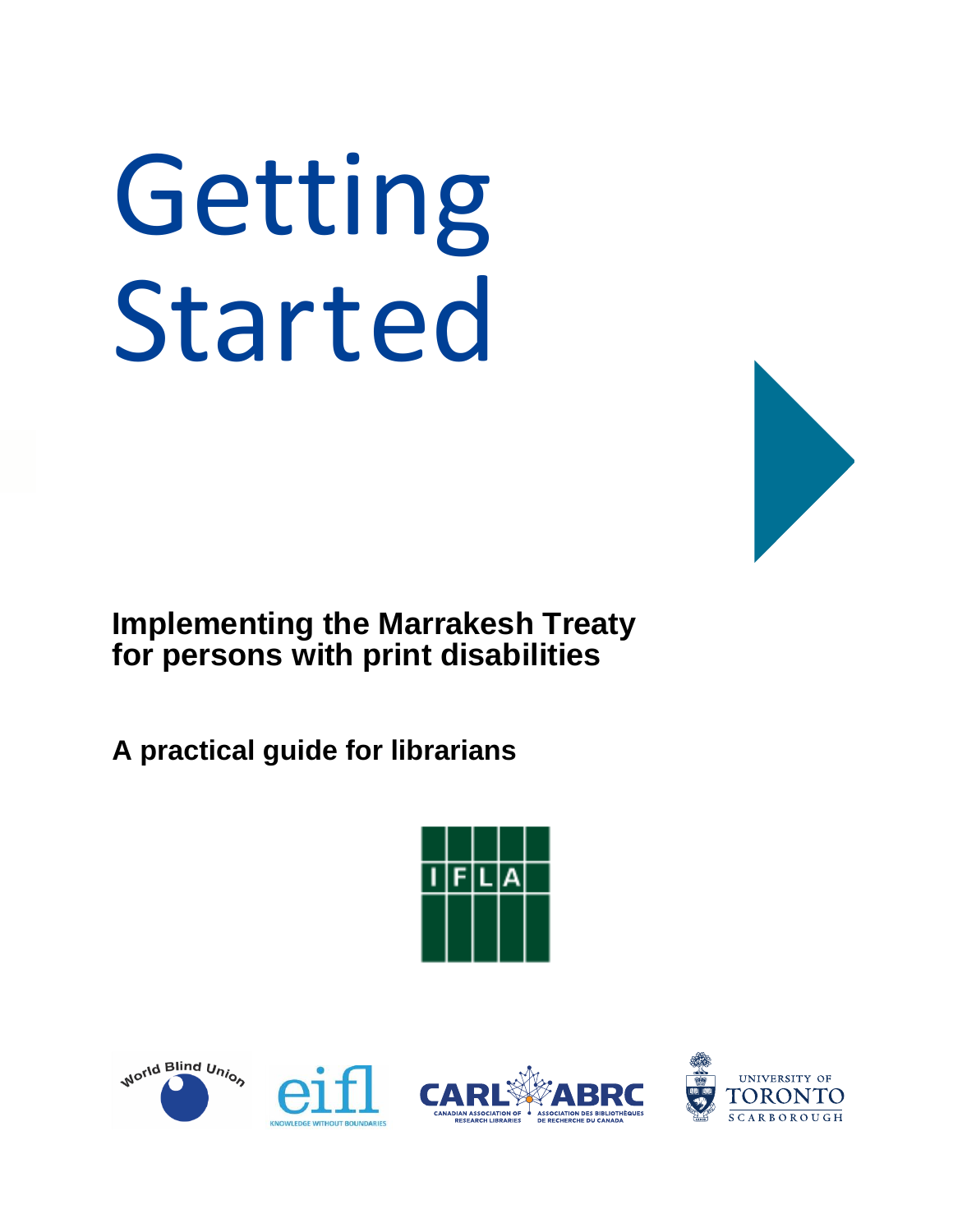# **Getting Started**

Implementing the Marrakesh Treaty for persons with print disabilities

A practical guide for librarians

# **Authored by**

Jessica Coates Christiane Felsmann Teresa Hackett Karen Keninger Francisco Martinez Calvo Victoria Owen Anthea Taylor Katya Pereyaslavska Flora van den Berg

# **Edited by**

Victoria Owen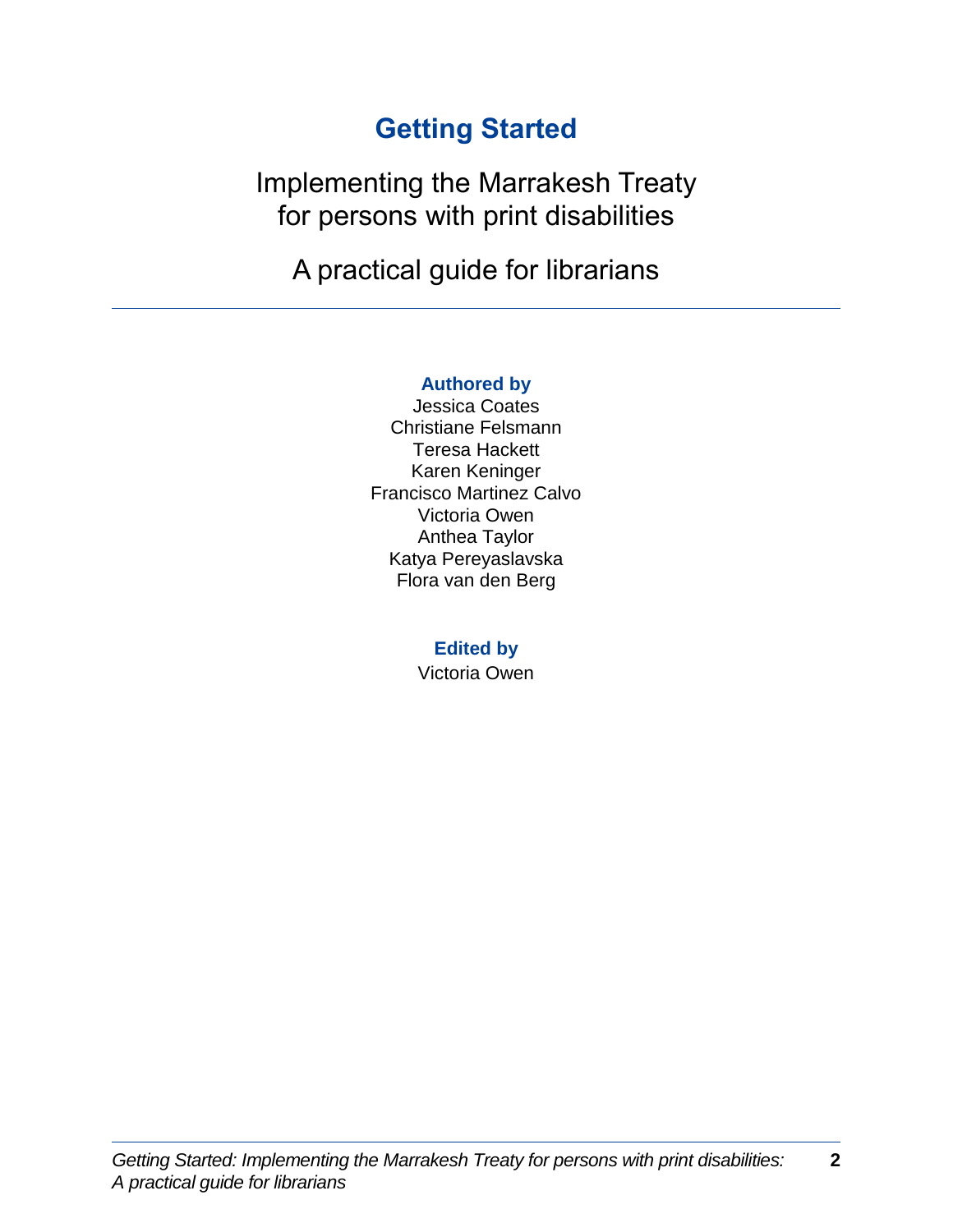# **Foreword**

The *Marrakesh Treaty to Facilitate Access to Published Works for Persons Who Are Blind, Visually Impaired or Otherwise Print Disabled* presents an unprecedented opportunity for access to printed works for blind and other print-handicapped persons. Libraries play a key role in facilitating access, and this guide was conceived to enable staff in libraries of all types to take the final, practical steps to deliver materials into the hands of print-disabled readers.

As the former director of library services at Canada's CNIB Library for the Blind and past chair of the International Federation of Library Associations and Institutes (IFLA)'s Copyright and Other Legal Matters Strategic Programme, I am especially pleased to see that the Marrakesh Treaty enables improved access to printed works and that the beneficiaries include blind and low-vision readers.

The information in this guide is organized as an FAQ (Frequently Asked Questions), answering questions and providing links for further information. It is meant to be a starting point, a template, available for customization in each Marrakesh Treaty country. It is our hope that, once the guide is customized to each country's law, it will be posted on the IFLA website.

This guide was made possible through generous funding from the World Blind Union, the University of Toronto, IFLA and the Canadian Association of Research Libraries (CARL). I am enormously grateful to the funders, my co-authors and other contributors to this guide; together we are working to end the book famine<sup>1</sup> for print-disabled persons worldwide.

Victoria Owen Chief Librarian University of Toronto Scarborough Toronto, Canada March 2018

<sup>1</sup> "There is a global book famine. It is a huge problem. Without books, journals and magazines, people are cut off from life." From The Marrakesh Treaty – [Helping to end the global book famine. WIPO 2016](http://www.wipo.int/edocs/pubdocs/en/wipo_pub_marrakesh_overview.pdf)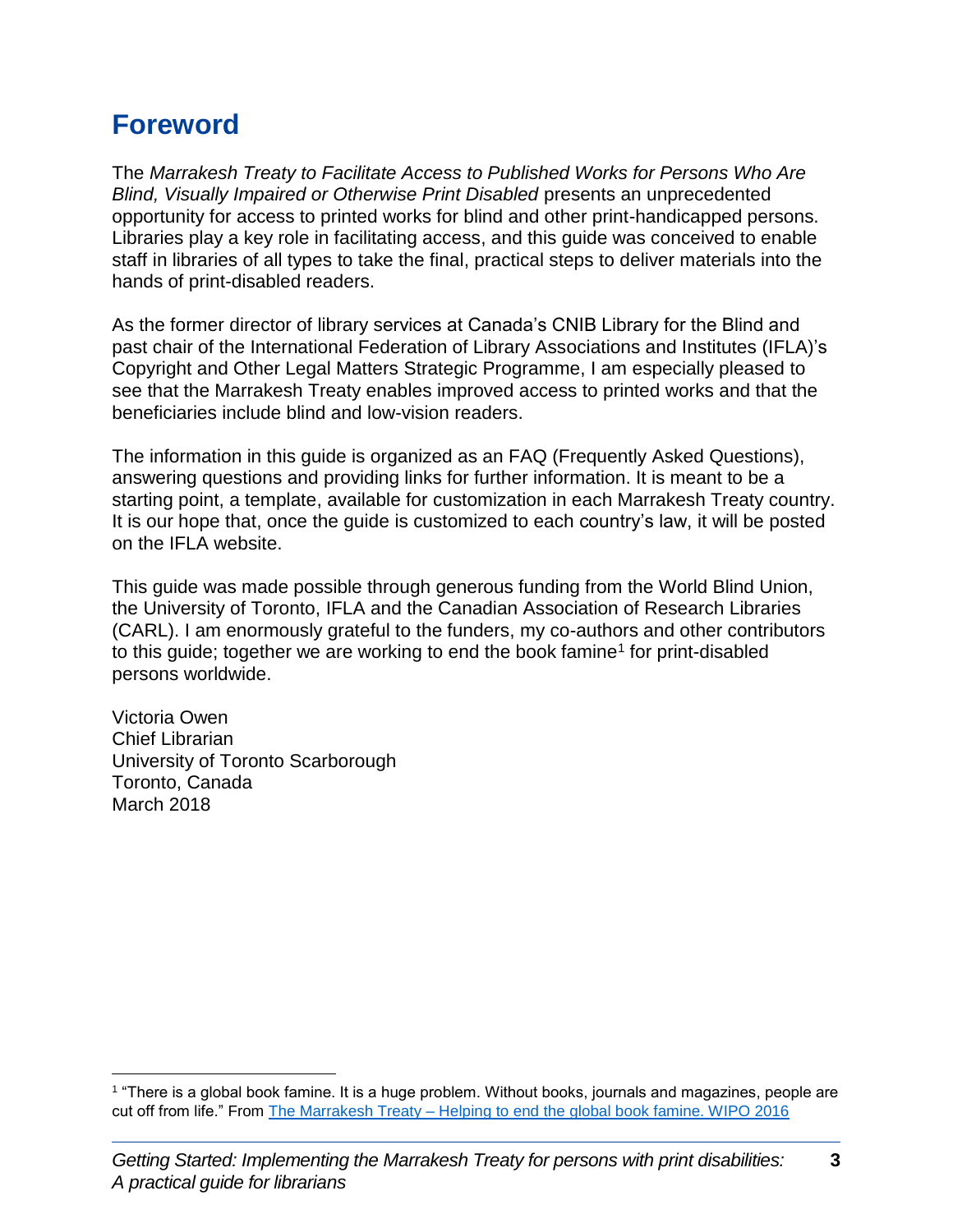# **Contents**

| 1.  |                                                                              |  |
|-----|------------------------------------------------------------------------------|--|
| 2.  |                                                                              |  |
| 3.  |                                                                              |  |
| 4.  | Were libraries involved in developing the Marrakesh Treaty?  11              |  |
| 5.  |                                                                              |  |
| 6.  |                                                                              |  |
|     |                                                                              |  |
| 7.  | How does the Marrakesh Treaty support library services?  12                  |  |
| 8.  | Is my library eligible to provide services under the Marrakesh Treaty?  12   |  |
| 9.  | Is my library obliged to provide services under the Marrakesh Treaty?  12    |  |
| 10. |                                                                              |  |
|     |                                                                              |  |
|     |                                                                              |  |
|     |                                                                              |  |
|     |                                                                              |  |
|     |                                                                              |  |
|     | 15. What accessible book services already exist, and is my library eligible  |  |
|     |                                                                              |  |
|     | 16. How can I find out about other libraries with accessible collections? 15 |  |
|     | 17. How can libraries make their accessible format works discoverable for    |  |
|     | 18. Can my library charge to provide an accessible book service?  16         |  |
|     |                                                                              |  |
|     | 20. My country has introduced a "commercial availability" check. How does    |  |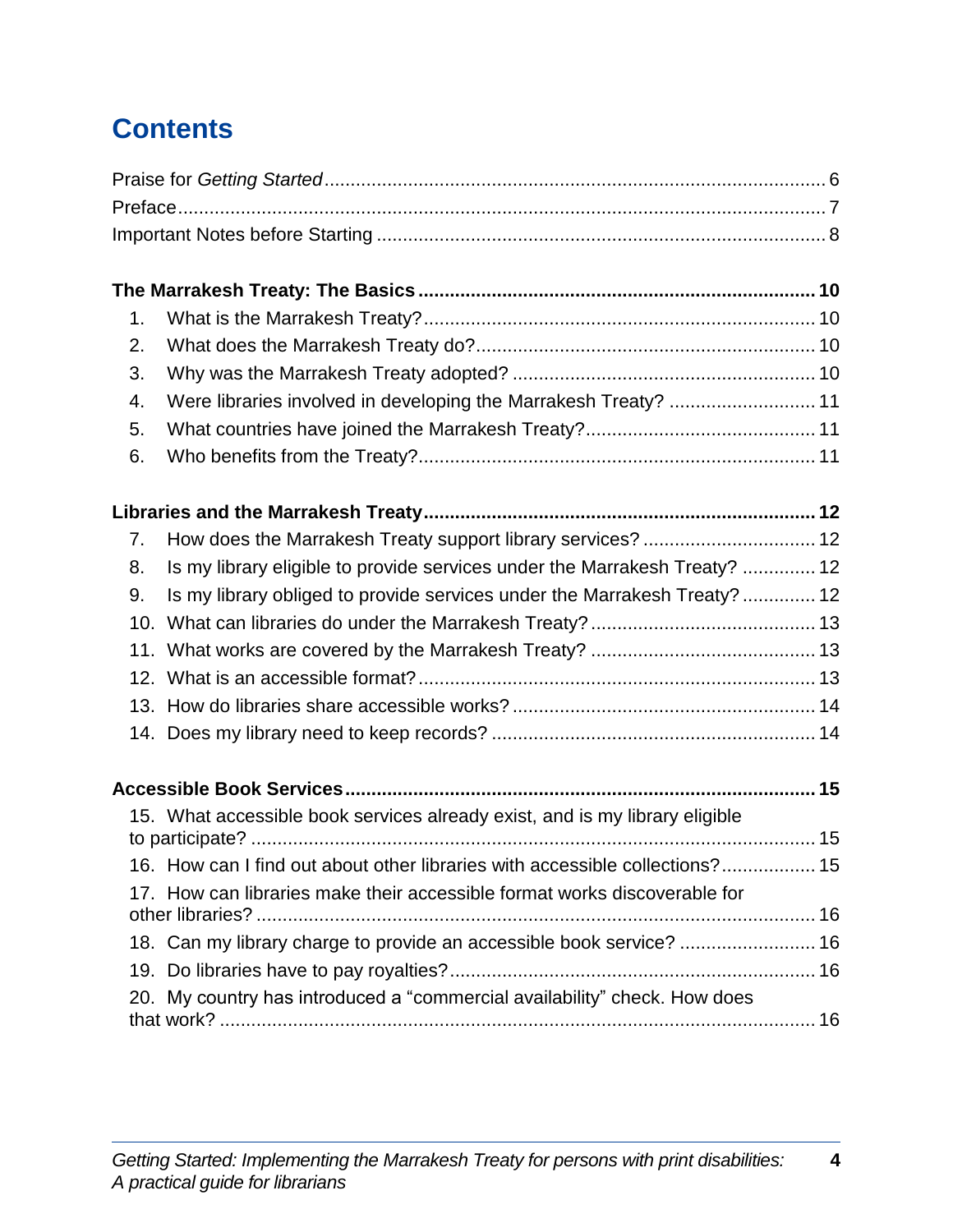| 22. The e-resource licence doesn't allow the library to copy or distribute a work. |  |
|------------------------------------------------------------------------------------|--|
|                                                                                    |  |
|                                                                                    |  |
| 23. Where do I find information on creating accessible format documents? 18        |  |
|                                                                                    |  |
|                                                                                    |  |
|                                                                                    |  |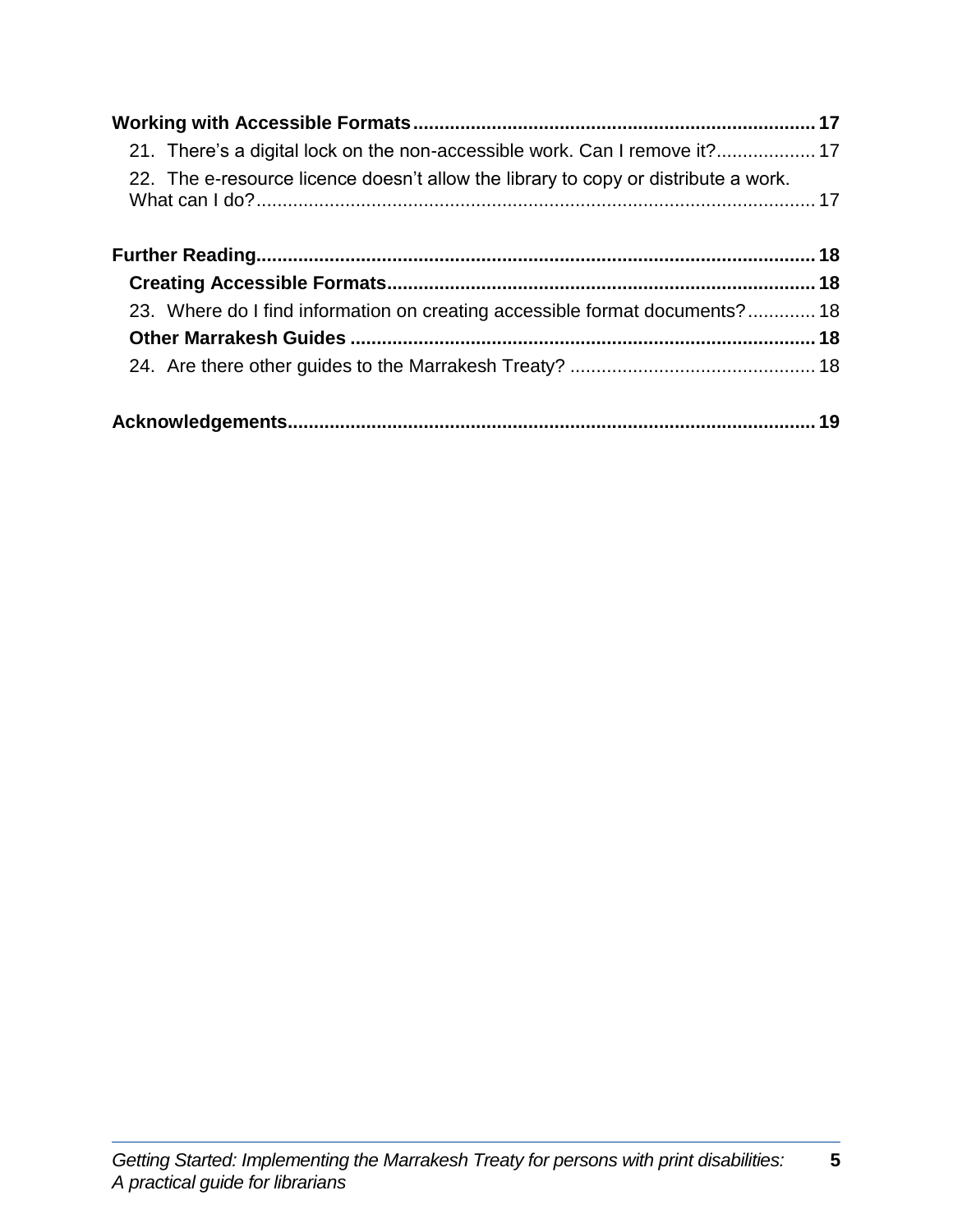# **Praise for** *Getting Started*

"When I read a book, two things are essential: choose the right book and read it well. And that is what the Marrakesh Treaty helps me with, to enlarge the number of books I have access to, and to find them all over the world, and in particular, in the best place ever, a library. With this guide, libraries will contribute to make the Marrakesh Treaty dream come true for millions of blind, visually impaired or otherwise print-disabled people."

#### **Bárbara Martín Second Vice President, European Blind Union (EBU) Manager of the Technical Office of European Affairs of ONCE**

"The Marrakesh Treaty is a crucially important international treaty for persons with print disabilities who have for long struggled with access to books and knowledge. When the Treaty is implemented, the whole library field together can ensure that people with print disabilities will have equal opportunities to read, learn and enjoy literature. This guide offers practical advice for public, academic, special and school librarians on how to achieve that goal worldwide as well as in their own countries."

# **Kirsi Ylänne Chair, IFLA Section, Libraries Serving Persons with Print Disabilities Accessibility Specialist, Celia Library, Finland**

"For far too long we, as visually impaired and print-disabled people, have been denied access to reading and learning, which are fundamental to our full and equal participation in education, employment and our communities. The Marrakesh Treaty brings with it the promise to remove the barriers that have hindered our access to books in formats that we can read, and to share what is available with our visually impaired brothers and sisters in developing countries who up until now have been unable to access even the few books that are available. Indeed, we believe that the Marrakesh Treaty is the most significant development in the lives of blind and visually impaired people since the invention of Braille, nearly 200 years ago."

#### **Penny Hartin Chief Executive Officer World Blind Union**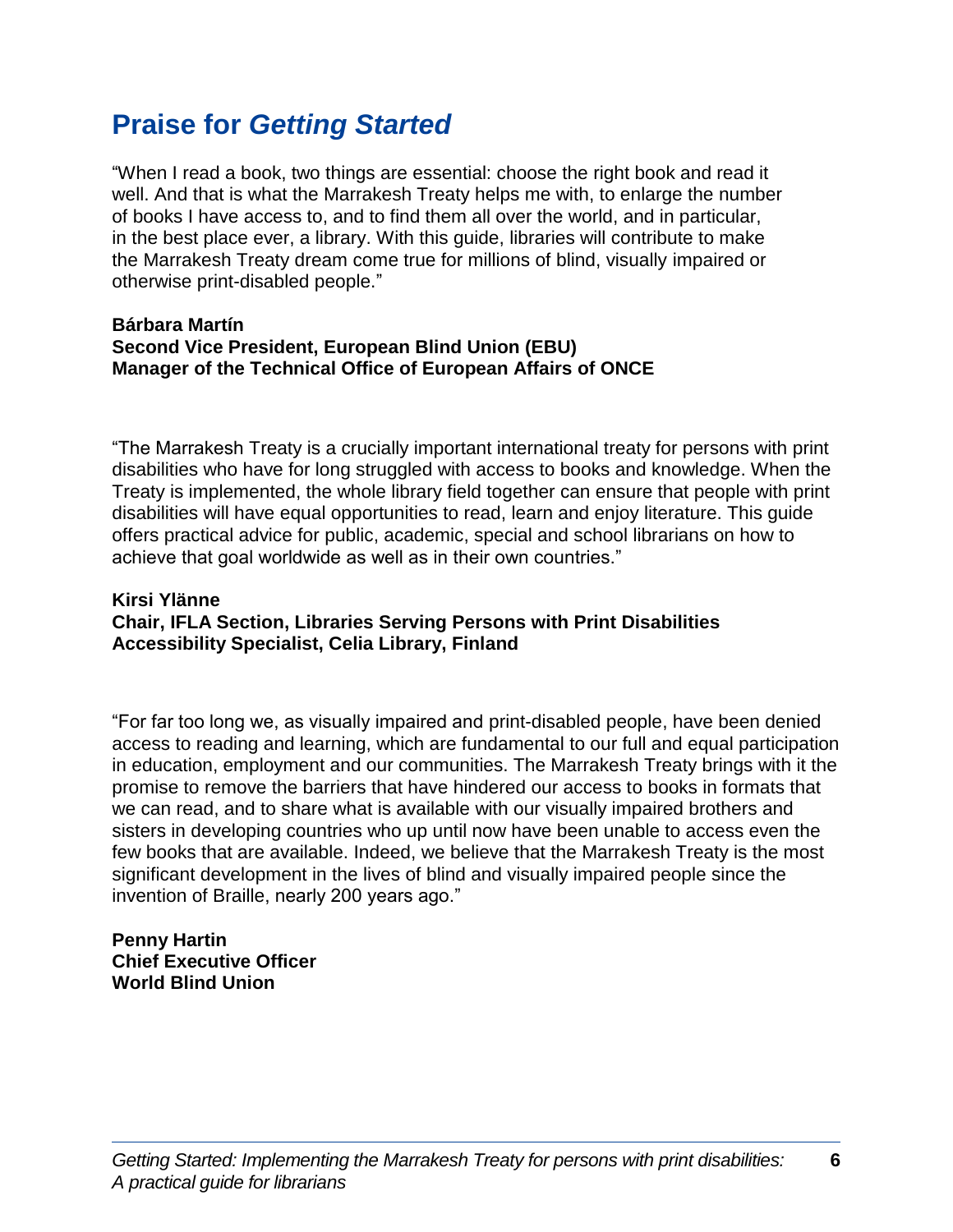# **Preface**

When member states of the World Intellectual Property Organization (WIPO) adopted the Marrakesh Treaty for persons with print disabilities in 2013, they committed to removing legal barriers to accessing books and other reading material for people who are blind, are partially sighted or have other print disabilities, such as dyslexia. They opened the way to dealing with a key cause of the book famine<sup>2</sup> – the fact that less than 7% of published books<sup>3</sup> are made available globally in accessible formats, such as Braille, audio and large print, and digital DAISY formats.

In September 2016, when the Marrakesh Treaty entered into force, this commitment became a reality for those countries that joined the WIPO-administered treaty. It created an obligation to introduce the changes required by the Treaty into national law.

Since then many countries have been busy bringing their copyright laws into line with the Marrakesh Treaty, either because they are party to the Treaty or because they intend to join the Treaty in the near future. The key changes to the law should ensure that an accessible format copy may be made and supplied to a print-disabled person or an institution, such as a library, within a country or across a national border.

Libraries are central to the success of this ground-breaking Treaty, and librarians have a key role in its implementation. The economic and social benefits will be enormous and will transform information services to print-disabled users.

This is a practical guide for librarians on how to start using the Marrakesh Treaty, and how to make full use of their new rights. It is aimed at libraries of all types and sizes, from specialist libraries already providing services to people with disabilities, to libraries eager to begin such services.

It is mainly aimed at countries that have joined the Marrakesh Treaty, and where national implementation is completed or advanced, so that libraries are ready to offer improved services to print-disabled patrons. When as many libraries as possible take full advantage of the Treaty, they are playing their part in finally ending the book famine.

Teresa Hackett Copyright and Libraries Programme Manager EIFL – Electronic Information for Libraries

<sup>2</sup> "There is a global book famine. It is a huge problem. Without books, journals and magazines, people are cut off from life." From The Marrakesh Treaty – [Helping to end the global book famine. WIPO 2016](http://www.wipo.int/edocs/pubdocs/en/wipo_pub_marrakesh_overview.pdf) <sup>3</sup> From The Marrakesh Treaty – [Helping to end the global book famine. WIPO 2016](http://www.wipo.int/edocs/pubdocs/en/wipo_pub_marrakesh_overview.pdf)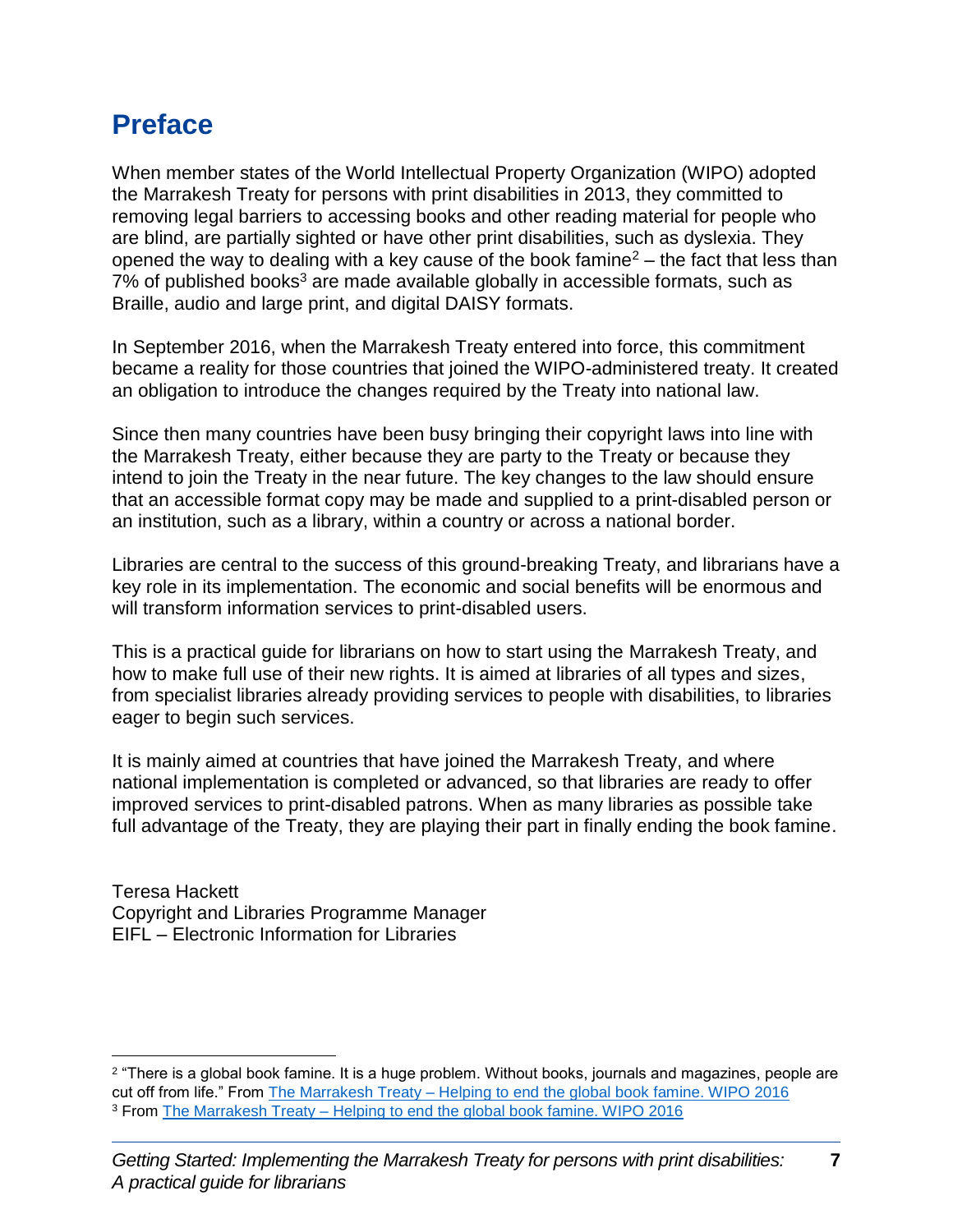# **Important Notes before Starting**

- This guide sets out to explain the basic concepts that every country joining the Marrakesh Treaty has to apply. In most countries, however, national law requires an amendment.
- As governments incorporate the Marrakesh Treaty into national law, national implementations may vary slightly. (To promote seamless access globally, IFLA opposes the introduction of unnecessary restrictions.)
- For this reason, this guide should be regarded as an explanation of the general rights that should be available in all countries in which the Marrakesh Treaty has been implemented, rather than as a guide to domestic law.
- To verify how the Treaty is implemented in your country, check with a local copyright librarian or other specialist. If you are unsure or need further advice, contact your national intellectual property or copyright office: [http://www.wipo.int/directory/en/urls.jsp.](http://www.wipo.int/directory/en/urls.jsp)
- If your library is already providing services to people with a broader range of disabilities (e.g., deafness) under national law, joining the Marrakesh Treaty does not affect these services. 4
- While this guide focuses on uses by libraries, a broad range of institutions, as well as individual beneficiaries, come within the scope of the Marrakesh Treaty and can use its provisions.
- This is an international guide, not a guide to domestic law. Reuse and adaptation to your domestic environment is encouraged.
- Translations into other languages are welcome.
- The guide may be updated from time to time.<sup>5</sup>

Permissions: This guide is licensed under the [Creative Commons Attribution 4.0](http://creativecommons.org/licenses/by/4.0/legalcode)  [International](http://creativecommons.org/licenses/by/4.0/legalcode) licence (CC BY 4.0), which means you are free to copy, distribute, translate, adapt and make commercial use of the work, provided that any use is made with attribution to IFLA, WBU and EIFL.

<sup>4</sup> IFLA opposes any new restrictions on other disabilities.

**<sup>&</sup>lt;sup>5</sup>** <https://www.ifla.org/copyright>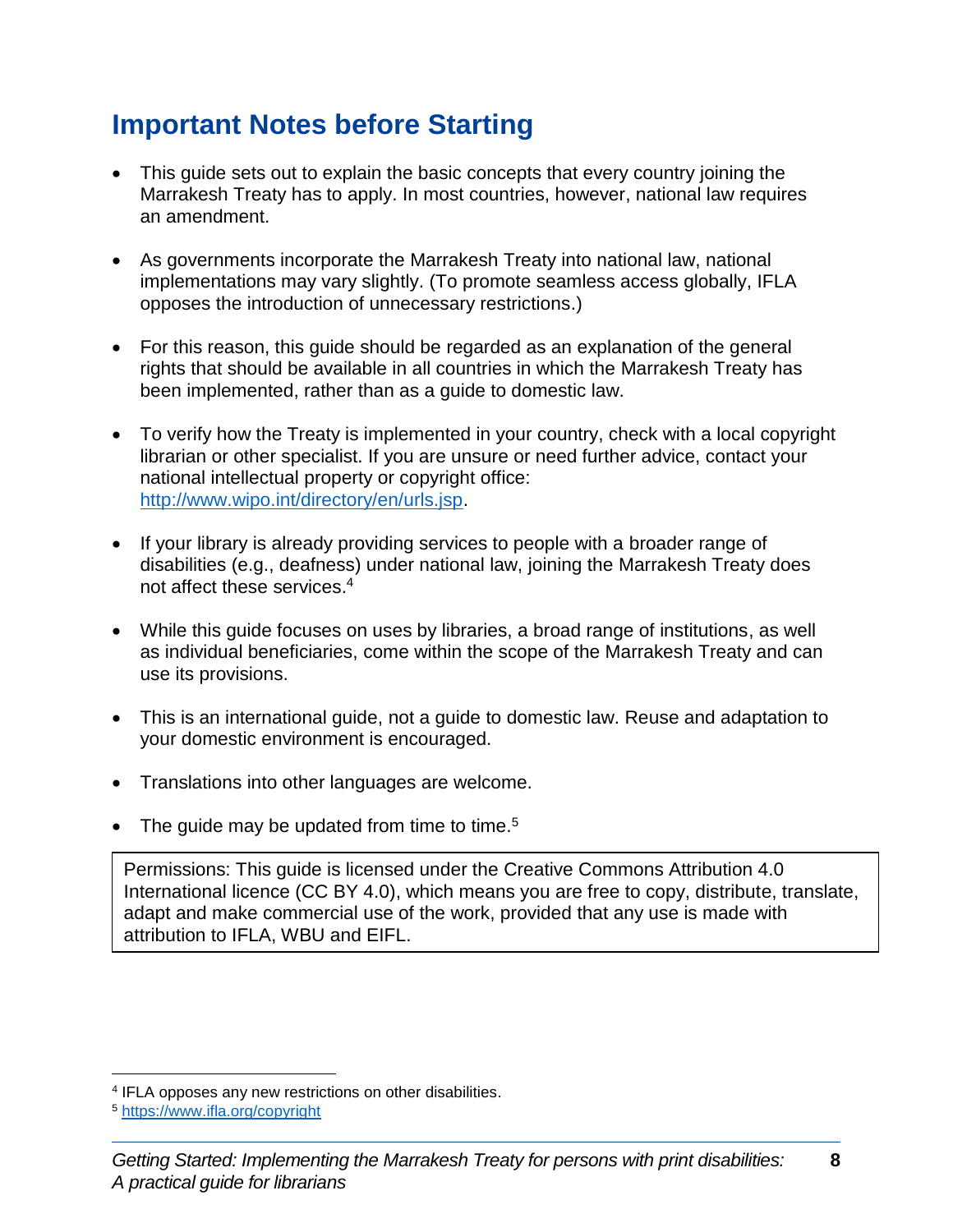# **Acronyms**

- Acronyms used in the guide:
	- o WIPO World Intellectual Property Organization
	- o IFLA International Federation of Library Associations
	- o WBU World Blind Union
	- o DAISY Digital Accessible Information System

#### **Disclaimer**

The information in this document does not constitute legal advice. IFLA assumes no responsibility for information contained in this document and disclaims all liability in respect of such information. If in doubt, seek local legal advice.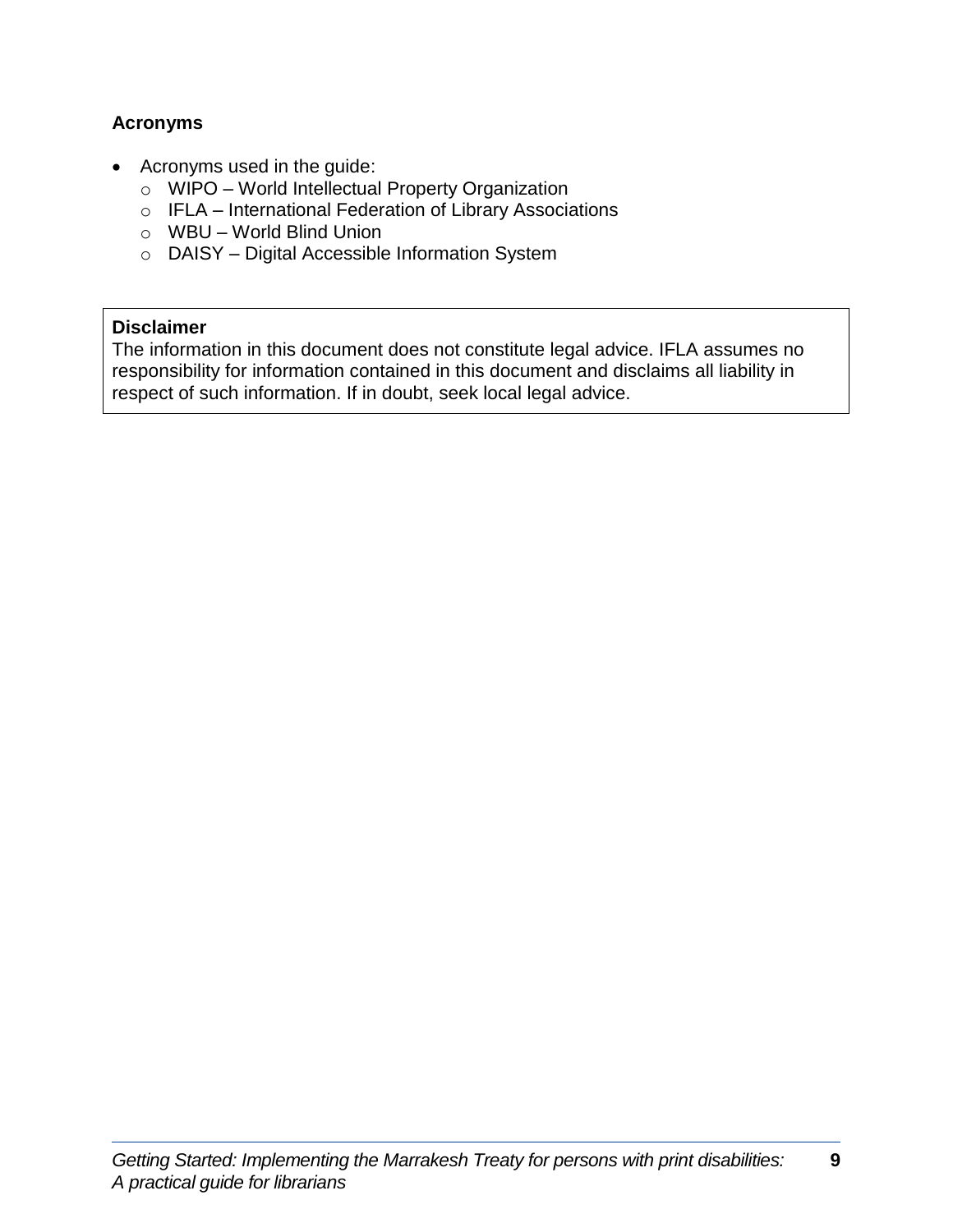# **The Marrakesh Treaty: The Basics**

## **1. What is the Marrakesh Treaty?**

The Marrakesh Treaty [\(http://www.wipo.int/wipolex/en/details.jsp?id=13169\)](http://www.wipo.int/wipolex/en/details.jsp?id=13169) (accessible format version [http://www.wipo.int/wipolex/en/details.jsp?id=14613\)](http://www.wipo.int/wipolex/en/details.jsp?id=14613) is an international treaty adopted in 2013 by member states of the World Intellectual Property Organization (WIPO), a specialized agency of the United Nations. The full title is *The Marrakesh Treaty to Facilitate Access to Published Works for Persons Who Are Blind, Visually Impaired or Otherwise Print Disabled*.

It is the first copyright treaty with human rights principles at its core, with specific references to the Universal Declaration of Human Rights and the UN Convention on the Rights of Persons with Disabilities (UNCRPD).

#### **2. What does the Marrakesh Treaty do?**

For the first time, it creates an international legal framework that allows the making and distribution of accessible format copies for people with print disabilities, and the sharing of accessible books across national borders. Under the Marrakesh Treaty, people with print disabilities include those who are blind, those who have a visual impairment or a perceptual or reading disability and those who are unable to focus the eyes or to hold or manipulate a book.

## **3. Why was the Marrakesh Treaty adopted?**

 $\overline{a}$ 

The Marrakesh Treaty was adopted to remove copyright barriers that prevented access to print works for print-disabled people. Only about 7% of published works are made available globally in accessible formats, and in the developing world, where 90% of blind and visually impaired people live, the figure is less than 1%.<sup>6</sup> This problem is partly due to obstacles created by copyright law – obstacles that the Treaty seeks to remove.

<sup>6</sup> From The Marrakesh Treaty – [Helping to end the global book famine. WIPO 2016](http://www.wipo.int/edocs/pubdocs/en/wipo_pub_marrakesh_overview.pdf)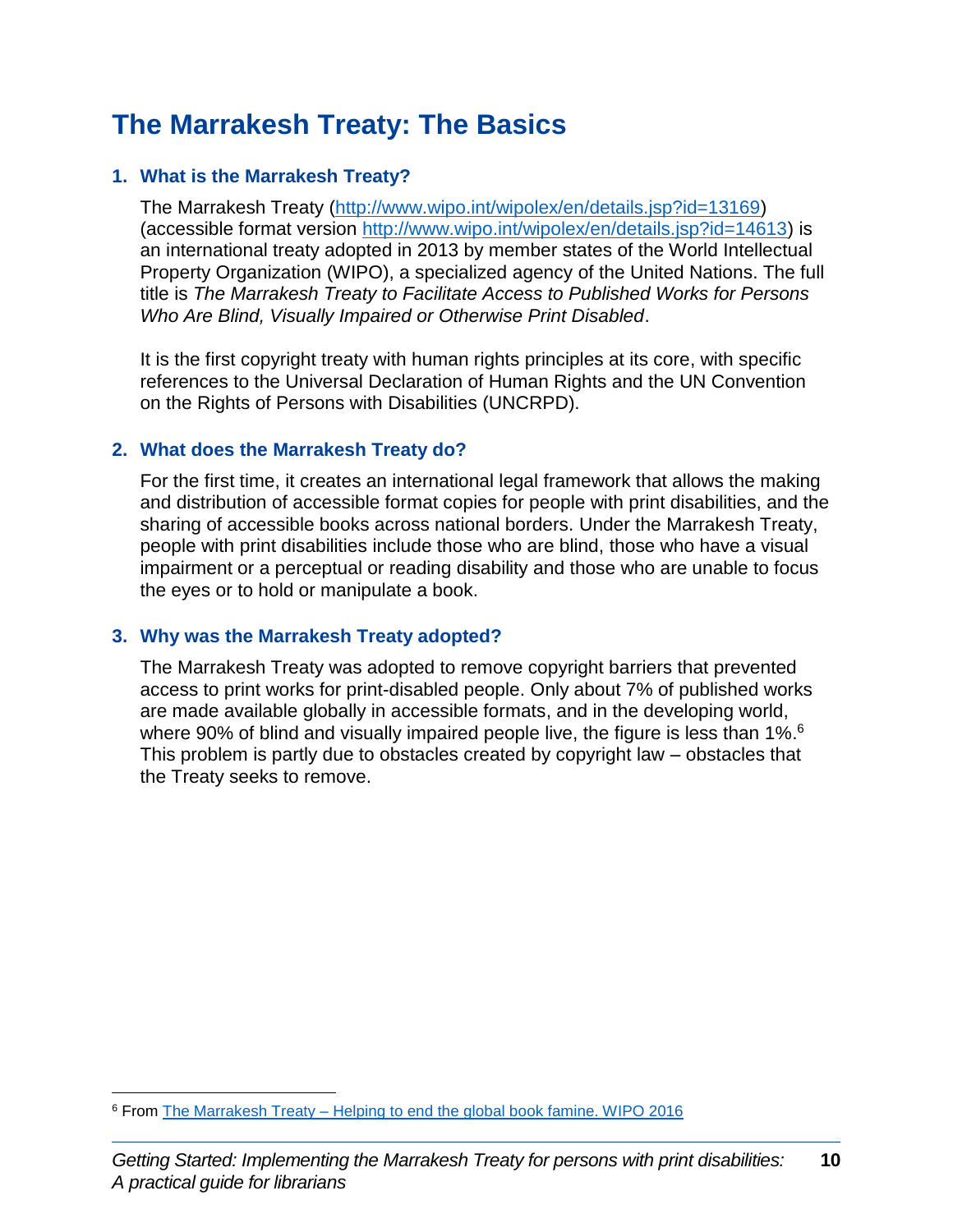## **4. Were libraries involved in developing the Marrakesh Treaty?**

Yes.<sup>7</sup> The draft treaty was first proposed to WIPO member states by the World Blind Union (WBU). IFLA and other library partners strongly supported negotiations over more than five years at WIPO, and participated in the Diplomatic Conference in Marrakesh that led to the Treaty's adoption. Individual governments sought advice and commentary from their national blindness and low vision organizations and library associations.

Now librarians are working hard to ensure that the benefits of the Treaty are maximized, and that libraries play their full role in helping to end the book famine for people with print disabilities.

# **5. What countries have joined the Marrakesh Treaty?**

For an up-to-date list of countries that have joined the Marrakesh Treaty, check the WIPO website at [http://www.wipo.int/treaties/en/ShowResults.jsp?lang=en&treaty\\_id=843.](http://www.wipo.int/treaties/en/ShowResults.jsp?lang=en&treaty_id=843) If your country has ratified the Treaty, the column "in force" will have a date.

## **6. Who benefits from the Treaty?**

 $\overline{a}$ 

Any person with a print disability can benefit from the Treaty.

A print disability can be caused by a visual disability, such as blindness or low vision; a developmental or learning disability, such as dyslexia and autism; or a physical disability, such as Parkinson's disease and paralysis.

The disability does not have to be permanent.<sup>8</sup> Individuals who experience temporary blindness, for example, can benefit for as long as the condition persists.

People with other disabilities, such as deafness, are not covered by the Marrakesh Treaty (although they might be covered under national copyright law). A person who is deaf-blind would qualify under the Treaty.

<sup>7</sup> World Blind Union (WBU) drafted the first version of the Treaty, which was modified during negotiations. WIPO Member States Brazil, Ecuador and Paraguay proposed the treaty at WIPO. <sup>8</sup> WBU Guide, p. 32.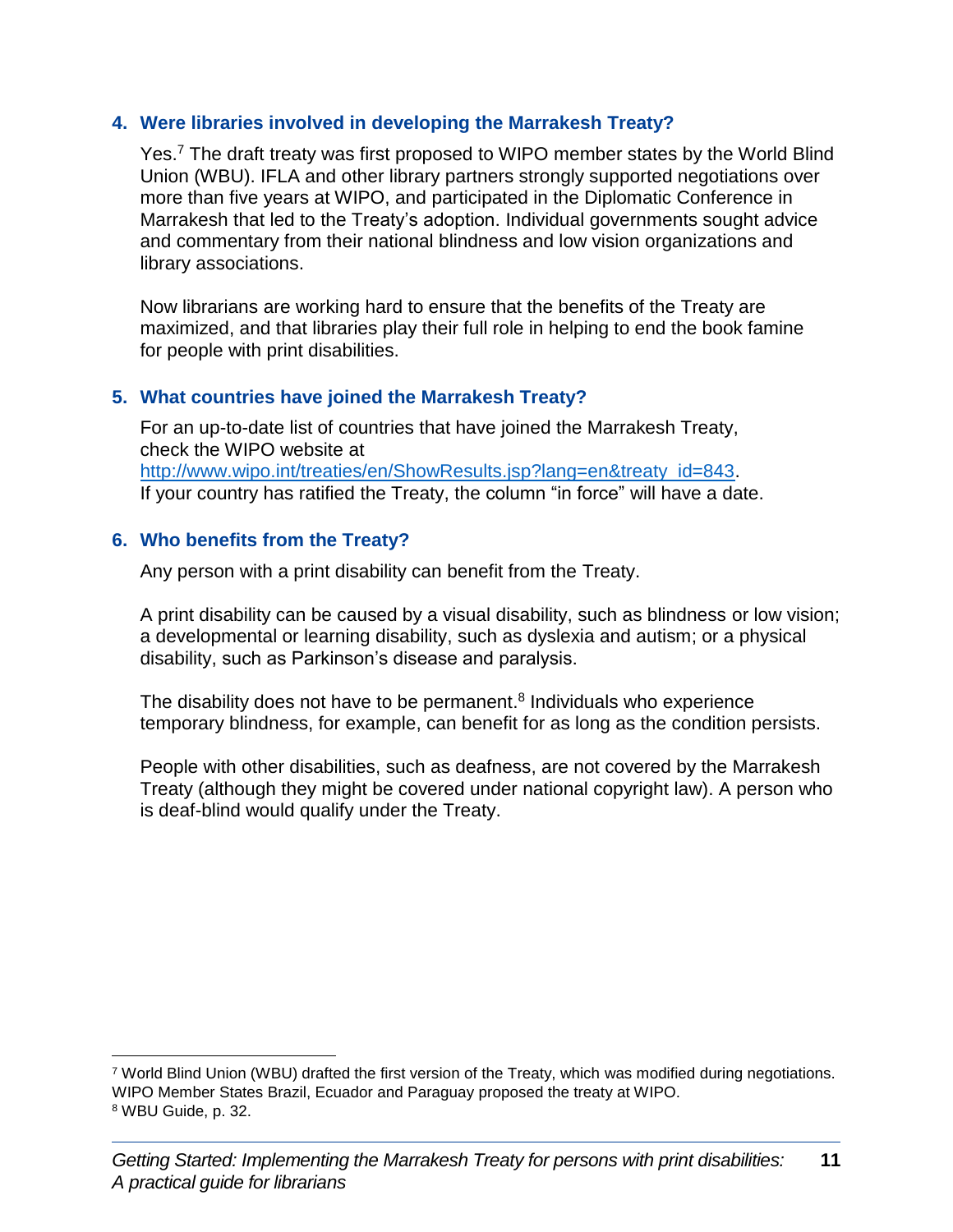# **Libraries and the Marrakesh Treaty**

# **7. How does the Marrakesh Treaty support library services?**

Once implemented into national law, the Marrakesh Treaty transforms library services for people with print disabilities:

- a. By removing legal barriers to making and sharing accessible format works, it immediately increases the amount of reading material available to printdisabled readers.
- b. It saves time, money and effort because libraries can pool their resources within a country, within a region or further afield. Libraries can coordinate the production of works, which results in less duplication where the same book might otherwise be converted multiple times in different countries.

# **8. Is my library eligible to provide services under the Marrakesh Treaty?**

Any library or other organization that provides services on a not-for-profit basis is entitled to make use of the Treaty when serving patrons with a print disability.<sup>9</sup>

In addition, a for-profit entity recognized by the government as providing services to print-disabled individuals on a non-profit basis is also eligible.<sup>10</sup>

# **9. Is my library obliged to provide services under the Marrakesh Treaty?**

The Marrakesh Treaty does not impose an obligation to provide accessible format copies – it simply confers the right to produce, supply, import and export an accessible copy. In other words, the Treaty grants permission to do things that can't be done without permission.

<sup>&</sup>lt;sup>9</sup> In the Marrakesh Treaty these are referred to as Authorized Entities.

<sup>10</sup> The WBU *Guide to the Marrakesh Treaty: Facilitating Access to Books for Print-Disabled Individuals*, p. 29. WBU Guide available at [http://www.worldblindunion.org/English/our-work/our](http://www.worldblindunion.org/English/our-work/our-priorities/Pages/WBU-Guide-to-the-Marrakesh-Treaty.aspx)[priorities/Pages/WBU-Guide-to-the-Marrakesh-Treaty.aspx.](http://www.worldblindunion.org/English/our-work/our-priorities/Pages/WBU-Guide-to-the-Marrakesh-Treaty.aspx)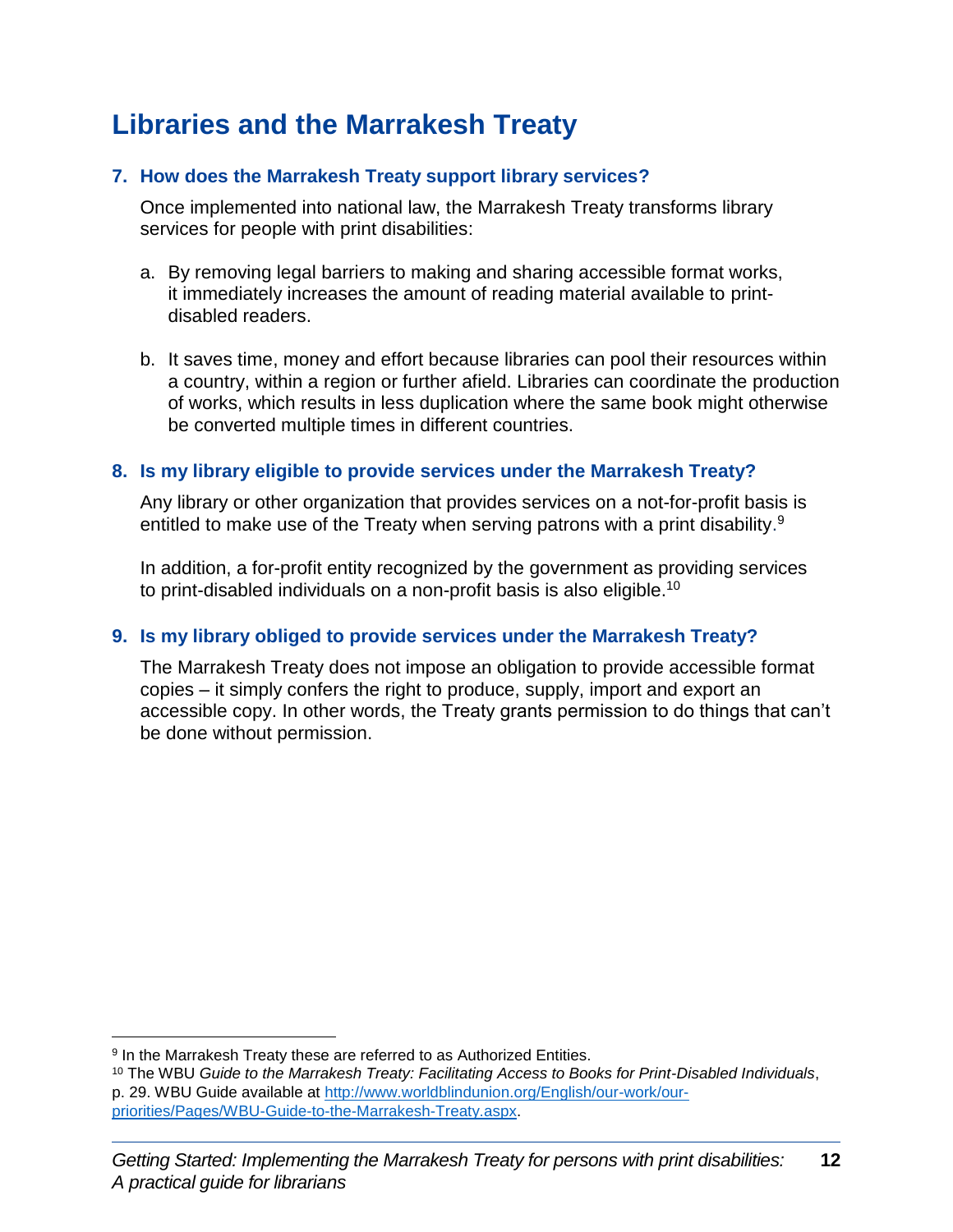#### **10.What can libraries do under the Marrakesh Treaty?**

A library can supply the accessible copy directly to the print-disabled person or to someone acting on their behalf, such as a caregiver.

The library can also supply the accessible copy to, or receive it from, another library or institution in the country or in another country that has joined the Marrakesh Treaty.<sup>11</sup>

A library can produce an accessible format copy of a work, and store and catalogue the work.

## **11.What works are covered by the Marrakesh Treaty?**

Text-based works and notations, such as books, e-books, audiobooks, newspapers, journals and musical scores, are included, as well as related illustrations and images.

The Treaty applies not only to works that are published but also to works otherwise made publicly available, such as material in digital repositories and pre-print servers.

Audio-visual works such as films are not covered, although textual works embedded in audio-visual works, such as an educational multimedia DVD, are included.

## **12.What is an accessible format?**

 $\overline{a}$ 

An accessible format is any format that allows a print-disabled person to read the work as comfortably as a person without a disability. Typical examples of accessible formats include Braille, large print and books in audio form; it also includes digital formats such as audio-only DAISY (Digital Accessible Information System) books, full-text DAISY books (highlighted text synchronized with text-to-speech or human narration audio), EPUB3 (e-book format with embedded accessibility features) and LKF (commonly used in Russian-speaking countries).

In addition, documents in common formats such as Word or PDF can also easily be made accessible.

<sup>11</sup> Additionally, a library can receive accessible format copies from any country regardless of whether the other country has joined Marrakesh or not. In some countries, national law may also allow accessible copies to be sent to countries that have not joined the Treaty, thus expanding the availability of accessible works to print-disabled individuals and libraries wherever they are located. Check your domestic law to see if this might apply. Marrakesh Treaty, article 6; WBU Guide, p. 56.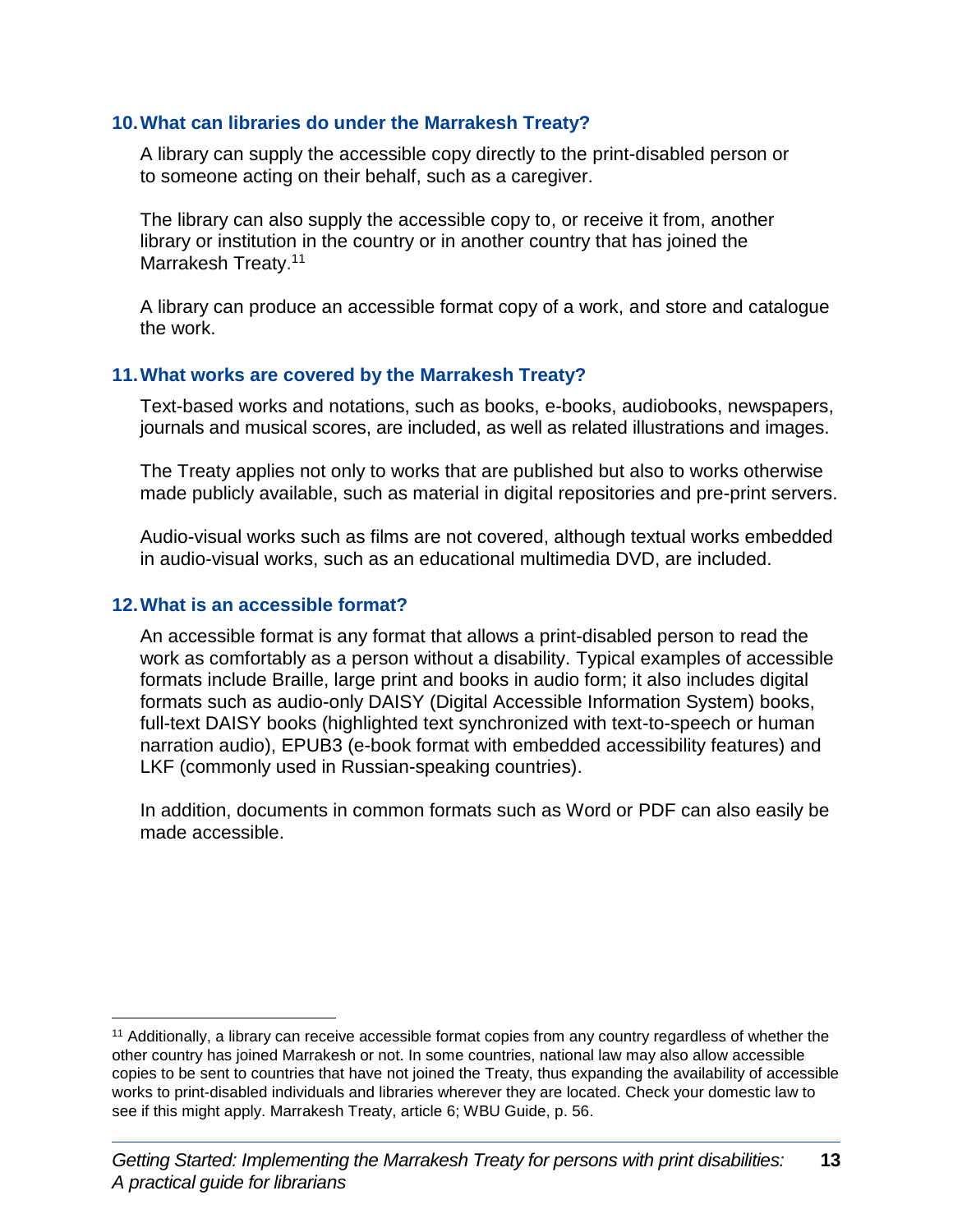#### **13.How do libraries share accessible works?**

There is no one-size-fits-all procedure on how to exchange accessible works between libraries. Exchange workflows will depend on the format of the work and how the person prefers to receive it, the frequency of the requests and the existing infrastructure to deliver such services.

For example, library systems for inter-library document supply might be used, or another secure digital exchange platform.

Exchange mechanisms should be simple and straightforward, especially if international exchange is to be encouraged. For example, online platforms such as Dropbox [\(https://www.dropbox.com/h\)](https://www.dropbox.com/h) can be used to share links to resources between libraries.

For examples of accessible book services, see question 15.

## **14.Does my library need to keep records?**

The Treaty's provisions concerning record-keeping are subject to different interpretations, so the actual requirements, if any, will turn on national law. The Treaty is clear, however, that any record-keeping practices are to be established by the libraries, not a government agency. In any event, it is good practice to keep records (as libraries commonly do for other types of transactions), for example, to show that eligible persons and institutions are being served, if and when such information is requested by the competent authorities.

According to the Treaty, libraries establish and follow their own practices regarding matters such as recipients that are eligible to benefit, how to limit the distribution to eligible libraries and persons, how to discourage the distribution of unauthorized copies and how to maintain care in the handling of accessible copies.

The scope of the records on these matters should not differ significantly from those you keep for your other services. Check your national law for more specific details on any records you need to keep and the institutions that can ask for them.

The library must also endeavour to respect the privacy of the print-disabled person on an equal basis to others.

It is recommended that best practice guidelines for the provision of accessible services be drawn up in consultation with other providers, in accordance with national law.

Guidelines should include best practices for establishing the eligibility of beneficiaries, procedures for due care in the production and distribution of accessible formats, and preventing unauthorized uses.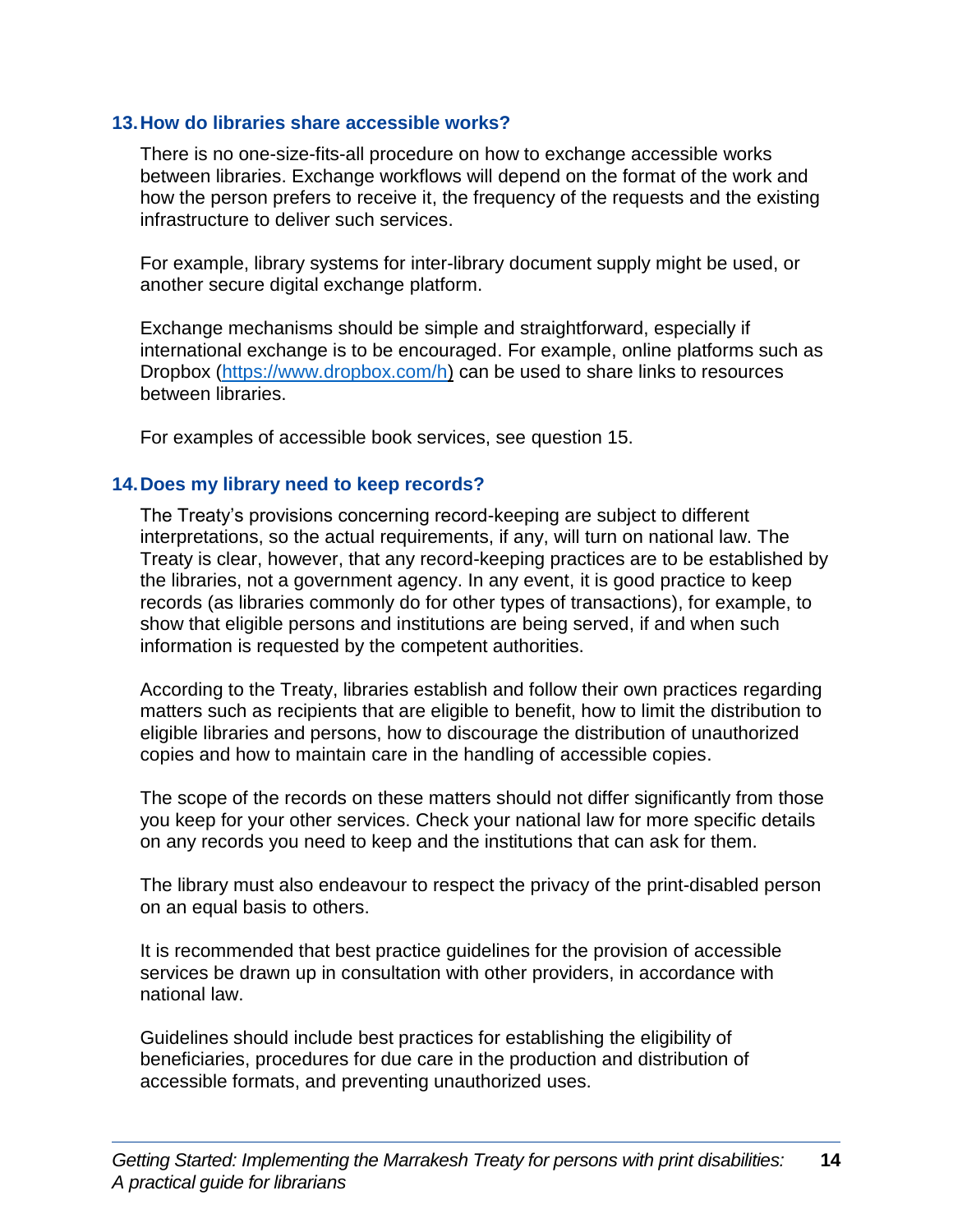# **Accessible Book Services**

## **15.What accessible book services already exist, and is my library eligible to participate?**

There are services available, such as the following:

The Accessible Books Consortium Global Book Service facilitates an exchange service for accessible-format materials [\(http://www.accessiblebooksconsortium.org/portal/en/index.html\)](http://www.accessiblebooksconsortium.org/portal/en/index.html).

Accessible Content ePortal, academic content for Canadian post-secondary institutions [\(https://ocul.on.ca/node/2192\)](https://ocul.on.ca/node/2192).

Bookshare [\(https://www.bookshare.org/cms/\)](https://www.bookshare.org/cms/).

Services in specific language groups such as TifloLibros for Spanish-language texts [\(http://www.tiflolibros.com.ar/\)](http://www.tiflolibros.com.ar/).

Hathi Trust [\(https://www.hathitrust.org/accessibility\)](https://www.hathitrust.org/accessibility).

Internet Archive [\(https://archive.org/details/librivoxaudio\)](https://archive.org/details/librivoxaudio).

Contact each organization to determine how to become involved.

## **16.How can I find out about other libraries with accessible collections?**

Many countries have a national library service for people with print disabilities, and not-for-profit organizations that provide services. They are ideally set up to exchange materials with your library.

IFLA's Libraries Serving Persons with Print Disabilities section [\(https://www.ifla.org/lpd\)](https://www.ifla.org/lpd) and Library Services to People with Special Needs section [\(https://www.ifla.org/lsn\)](https://www.ifla.org/lsn) can assist you with identifying and contacting libraries. Check with the IFLA section on national libraries for help locating national libraries [\(https://www.ifla.org/national-libraries\)](https://www.ifla.org/national-libraries).

Sources of accessible books for people with sight loss and print disabilities are compiled by WIPO. The list includes libraries and commercial providers around the world [\(http://www.accessiblebooksconsortium.org/sources/en/\)](http://www.accessiblebooksconsortium.org/sources/en/).

Other good sources of information are library associations, library consortia, universities (some of which offer disability support services) and organizations for people with disabilities, including the World Blind Union [\(www.worldblindunion.org\)](http://www.worldblindunion.org/), the International Dyslexia Association [\(https://dyslexiaida.org/\)](https://dyslexiaida.org/) and their members.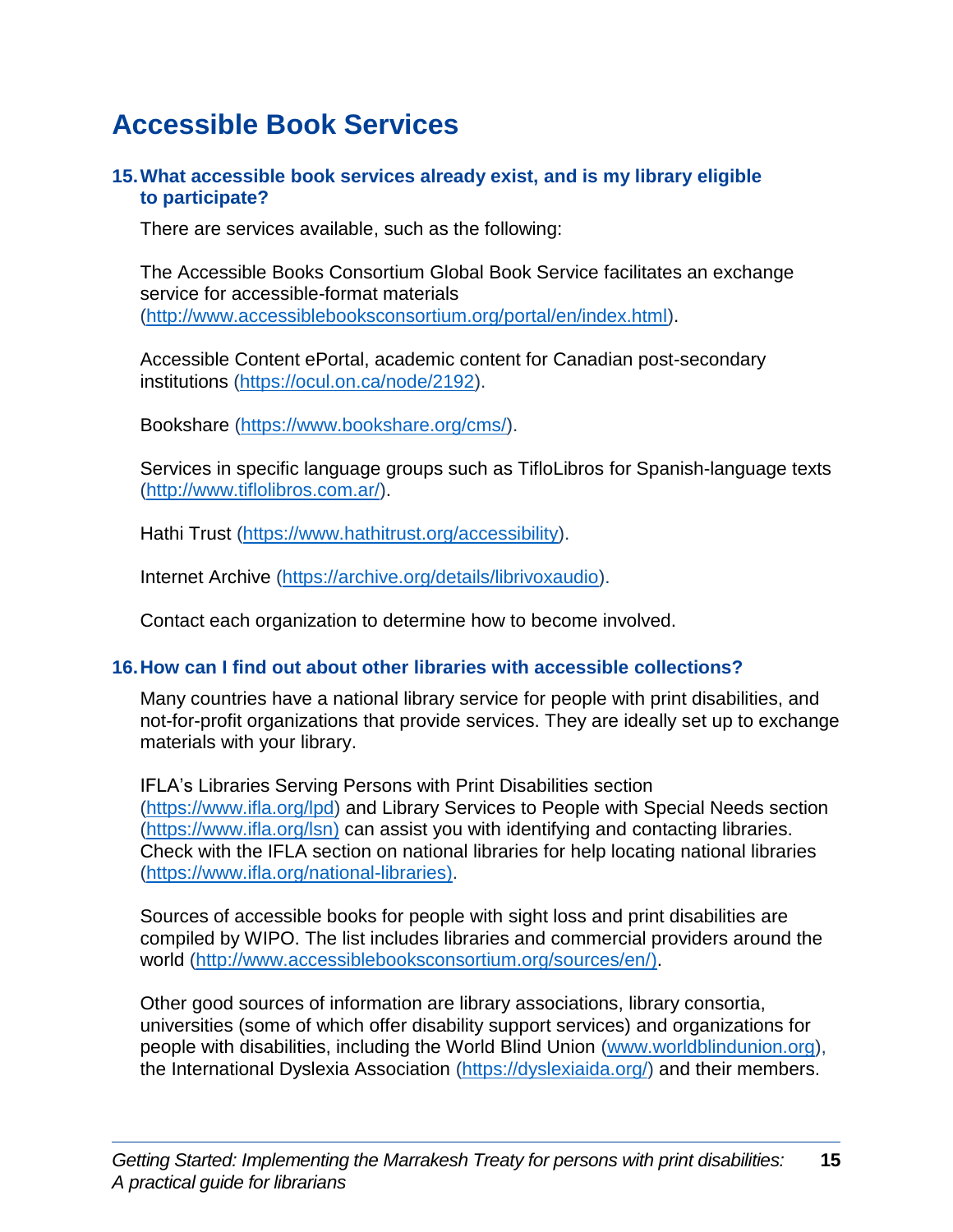#### **17.How can libraries make their accessible format works discoverable for other libraries?**

The creation of a world accessible library was a key ambition of the proponents of the Marrakesh Treaty. Thus, making accessible works discoverable to other libraries around the world is crucial.

The most effective way to achieve this is to include specific metadata in the catalogue record, such as format type, version/code, file size, etc., in accordance with international cataloguing standards.

It is also recommended that libraries participate in any information or catalogue sharing schemes that operate in their local jurisdiction. If none exist, it may be useful to consider starting one.

## **18.Can my library charge to provide an accessible book service?**

To take advantage of the Marrakesh Treaty, the library must provide the accessible book service on a not-for-profit basis. The library may recover costs to cover production and/or distribution when necessary.

## **19.Do libraries have to pay royalties?**

The Marrakesh Treaty does allow countries to decide if copyright holders should be remunerated for the making of a copy.<sup>12</sup> If your national law has adopted this voluntary provision, your library may be obliged to pay a royalty for making a copy of the work.

## **20.My country has introduced a "commercial availability" check. How does that work?**

If your country has a provision in its copyright law concerning "commercial availability", <sup>13</sup> your library cannot make a book in an accessible format if that book has been made accessible in the specific format that your user requires and is commercially available in that format (for example, for purchase in bookstores or online). <sup>14</sup> This condition might also apply to the books you are importing for your users from another Marrakesh Treaty country; it depends on the provisions of your national law.

<sup>12</sup> IFLA opposes royalties for alternate format works.

<sup>&</sup>lt;sup>13</sup> IFLA opposes the introduction of a commercial availability check that introduces unnecessary administration burdens on libraries and hinders the making of accessible format copies, to the detriment of the library's accessible book service.

<sup>&</sup>lt;sup>14</sup> A "commercial availability" check involves reasonable effort to find the work; it also means that the work is available within a reasonable time at a reasonable price.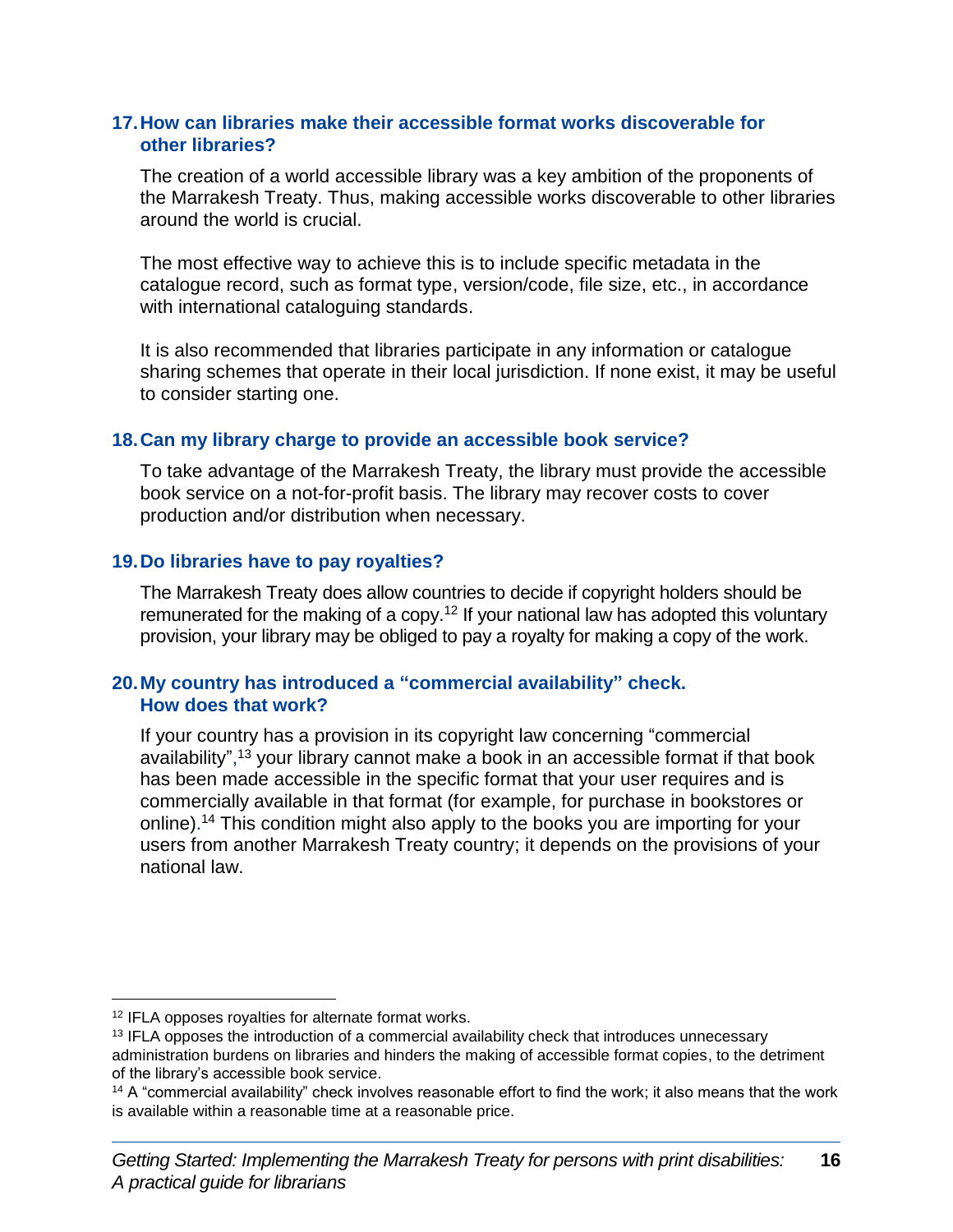# **Working with Accessible Formats**

## **21.There's a digital lock on the non-accessible work. Can I remove it?**

Under the Marrakesh Treaty, countries are required to ensure that digital locks do not prevent those with print disabilities from using or accessing a book. However, the Treaty doesn't specifically state how this should be implemented in national law.

The outcome is that in most countries, a digital lock or other copy control system that interferes with the making of the accessible format copy should be able to be legally removed. However, the exact rules relating to how to do this may differ from country to country. Check with a copyright expert or technical adviser for more detail on your local law.

#### **22.The e-resource licence doesn't allow the library to copy or distribute a work. What can I do?**

The Treaty is silent on the relationship between licences and copyright exceptions, so whether you can go ahead and make an accessible copy depends either on general terms in the licence or on your copyright law.

First, check if the e-resource licence contains a general clause stating that nothing in the licence limits the licensee's rights under national or international law (or something similar). If it does, then you can rely on your national exceptions regardless of any usage restrictions in the licence.

If it does not, you will need to check your national law. In many countries, the licence takes precedence over the law and you must abide by the terms of the licence.

The good news is that a number of countries have protected their exceptions from such override by licence terms, thus allowing copies to be made in accordance with copyright law. Notably, the European Union implementation of the Marrakesh Treaty does just that; EU member states must ensure that the exception allowing the making of accessible format copies cannot be overridden by a licence.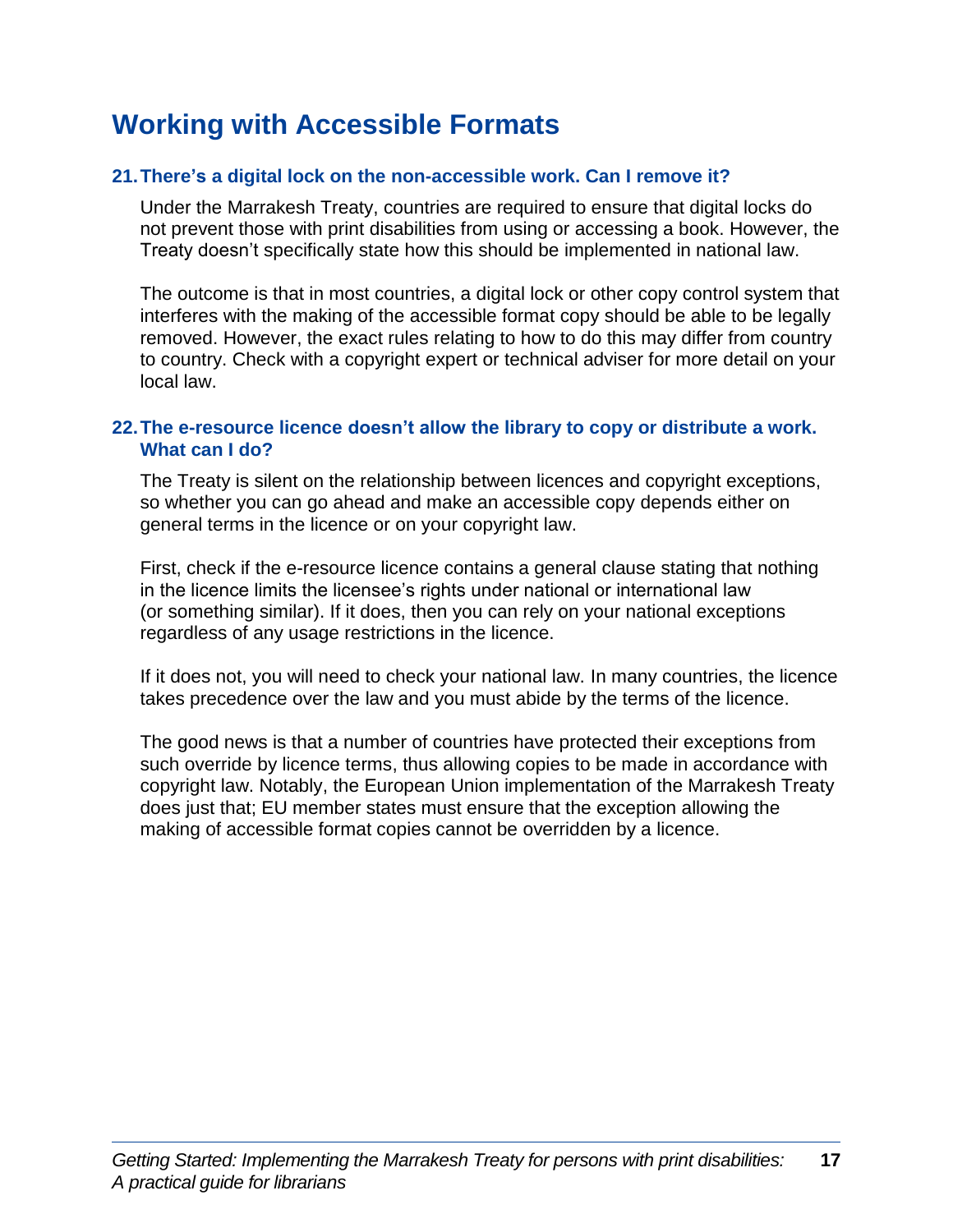# **Further reading**

# **Creating Accessible Formats**

## **23.Where do I find information on creating accessible format documents?**

Bookshare has created a helpful guide to creating accessible formats at [https://benetech.org/about/resources/.](https://benetech.org/about/resources/)

DAISY Consortium has authoring and production tools at [http://www.daisy.org/tools/production.](http://www.daisy.org/tools/production)

# **Other Marrakesh Guides**

#### **24.Are there other guides to the Marrakesh Treaty?**

Yes, EIFL created an advocacy guide for libraries: <http://www.eifl.net/resources/marrakesh-treaty-eifl-guide-libraries-english>

The World Blind Union created a guide to the legal framework of the Marrakesh Treaty: [http://www.worldblindunion.org/English/our-work/our-priorities/Pages/WBU-Guide-to](http://www.worldblindunion.org/English/our-work/our-priorities/Pages/WBU-Guide-to-the-Marrakesh-Treaty.aspx)[the-Marrakesh-Treaty.aspx](http://www.worldblindunion.org/English/our-work/our-priorities/Pages/WBU-Guide-to-the-Marrakesh-Treaty.aspx)

(e-version format) [WBU guide](http://www.worldblindunion.org/English/our-work/our-priorities/Pages/WBU-Guide-to-the-Marrakesh-Treaty.aspx)

The United Nations Development Programme produced a guide titled *Our Right to Knowledge* with versions in accessible formats of electronic Braille, DAISY, audio (MP3): [http://www.asia-](http://www.asia-pacific.undp.org/content/rbap/en/home/library/democratic_governance/hiv_aids/our-right-to-knowledge--legal-reviews-for-the-ratification-of-th.html)

[pacific.undp.org/content/rbap/en/home/library/democratic\\_governance/hiv\\_aids/our](http://www.asia-pacific.undp.org/content/rbap/en/home/library/democratic_governance/hiv_aids/our-right-to-knowledge--legal-reviews-for-the-ratification-of-th.html)[right-to-knowledge--legal-reviews-for-the-ratification-of-th.html](http://www.asia-pacific.undp.org/content/rbap/en/home/library/democratic_governance/hiv_aids/our-right-to-knowledge--legal-reviews-for-the-ratification-of-th.html)